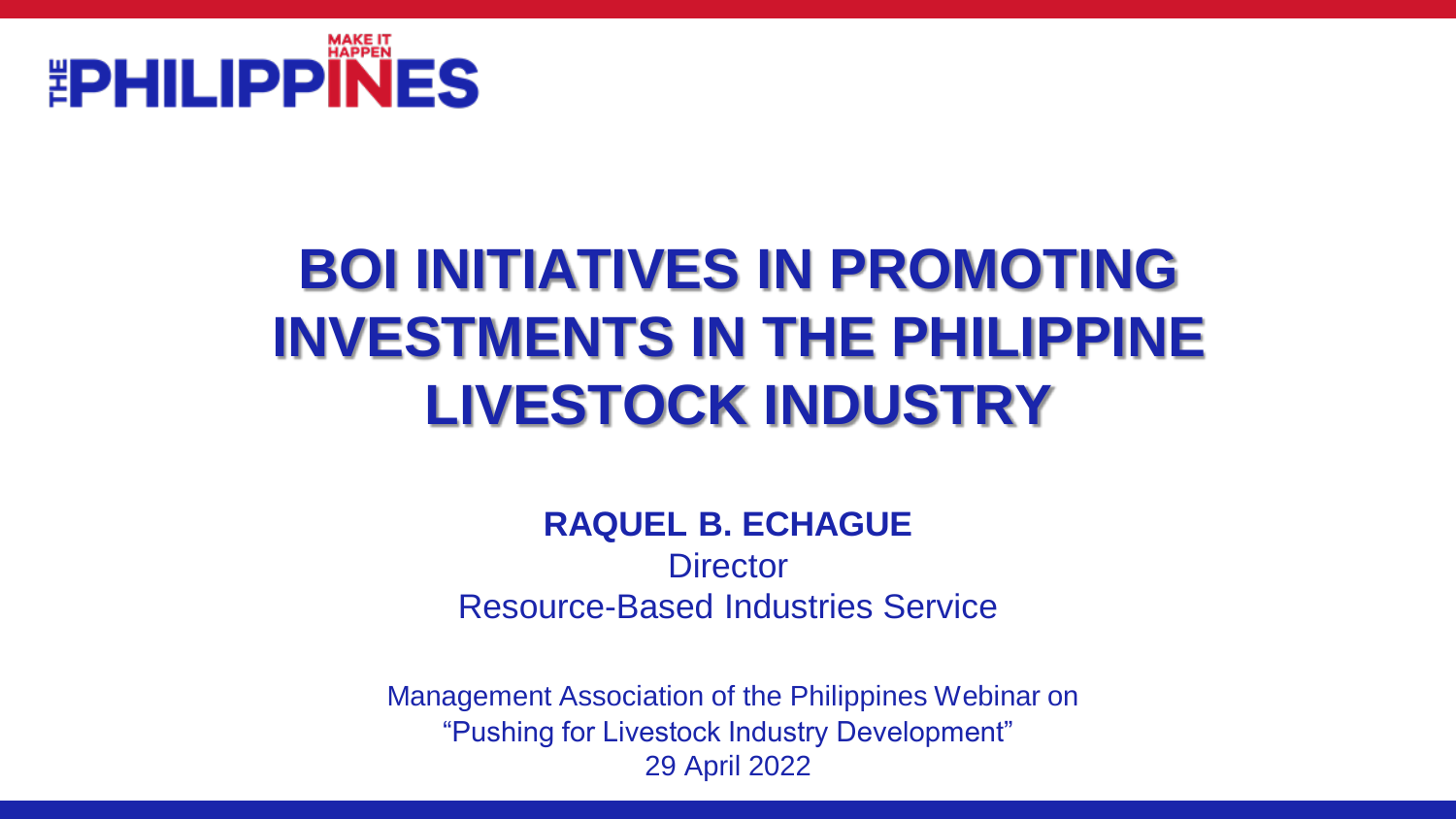### **BRIEF INDUSTRY INFORMATION**

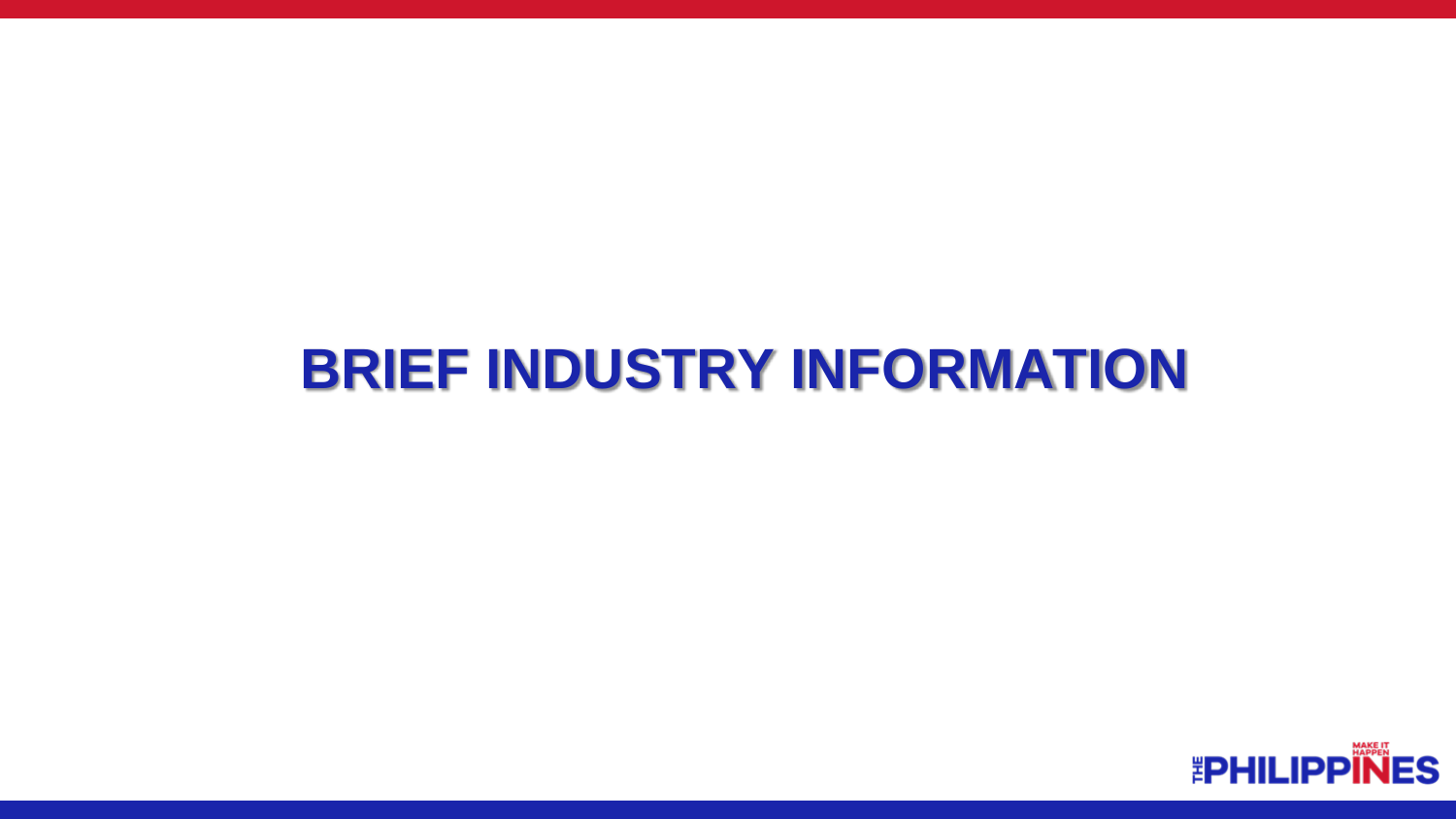### Livestock Industry: Economic Contribution

- Contributed more than PHP 179 billion (US\$ 3.43 billion) to the Philippine economy in 2021
- Accounts for 10% of the country's AFF GVA
- Remained resilient in 2021 – a positive comeback in GVA growth rate in Q3-Q4



#### **GVA GROWTH**

**GROSS VALUE ADDED (GVA)** 



#### **SHARE TO AGRICULTURE, FORESTRY, AND FISHING (AFF) GVA IN 2021**



Source: Philippine Statistics Authority (PSA)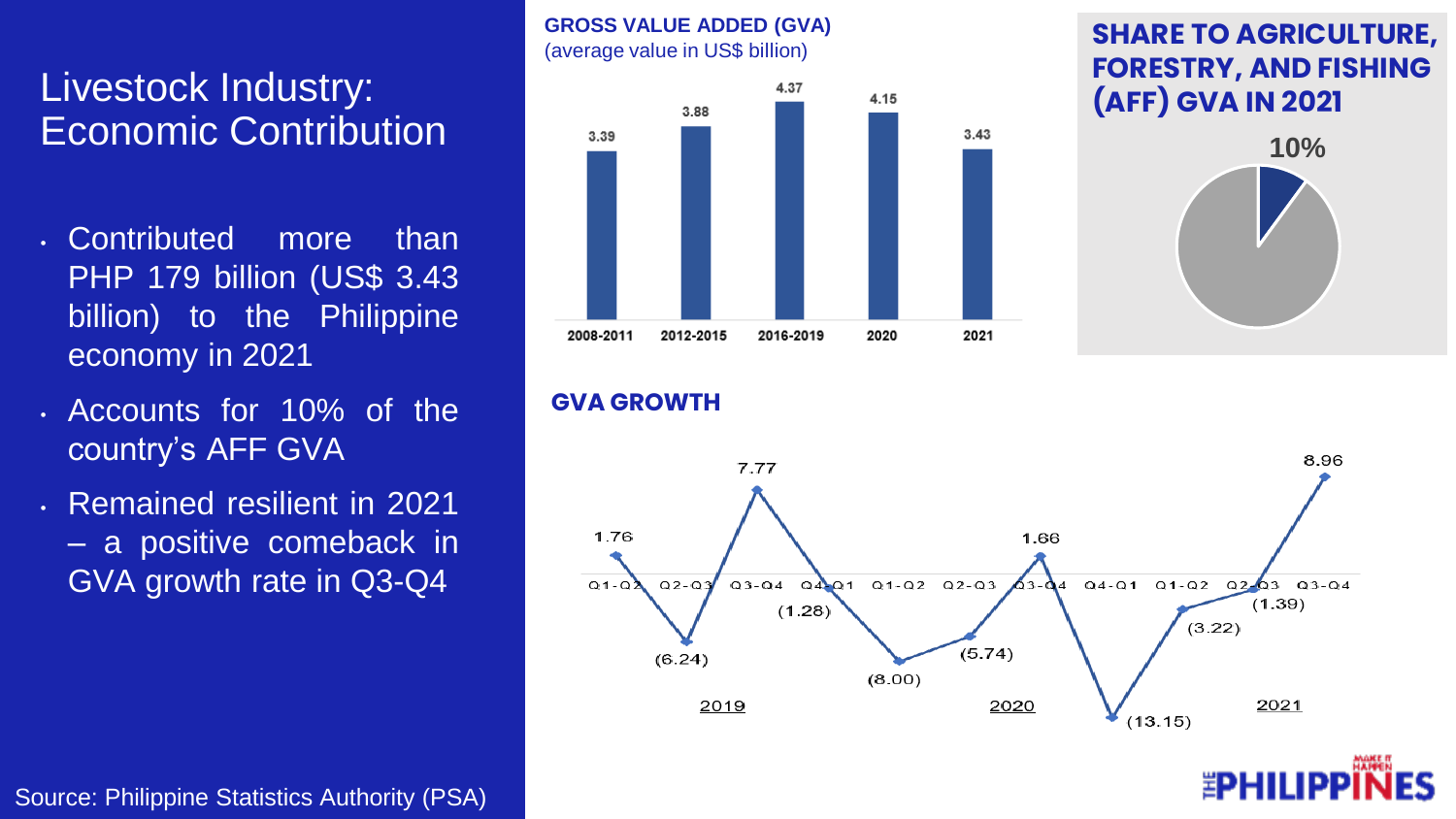#### **Top Five Livestock Producing Regions, 2020**









*EPHILIPP*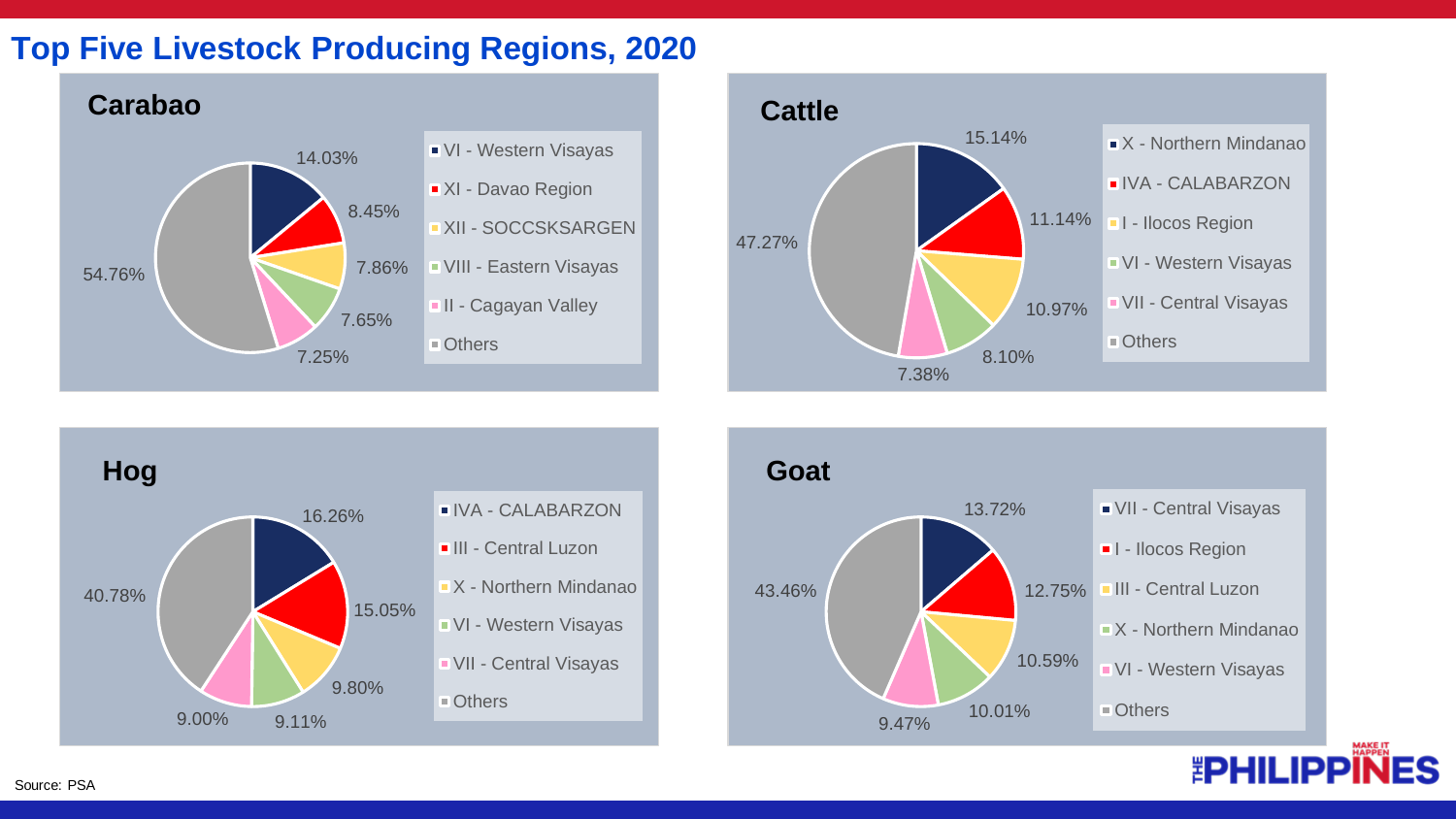### **African Swine Fever (ASF)**

- First outbreak in the Philippines started on 25 July 2019 in Rizal
- Affected backyard farms with 525 deaths and 7,416 hogs
- The President has placed the country under a state of calamity for a period of one year effective 10 May 2021
- As of 17 March 2022, active ASF cases still exists in 5 regions covering 7 provinces, 9 municipalities and 12 barangays.
- Per PSA report, the country lost about 3 million of the local hogs inventory from 2019 to January 2021
- DA projected that the pork supply in 2022 will have an estimated gap of 120,889 MT



*Source: DA-BAI*

*Source: PSA (data ao 01 January of every year; 2022 data preliminary only)*



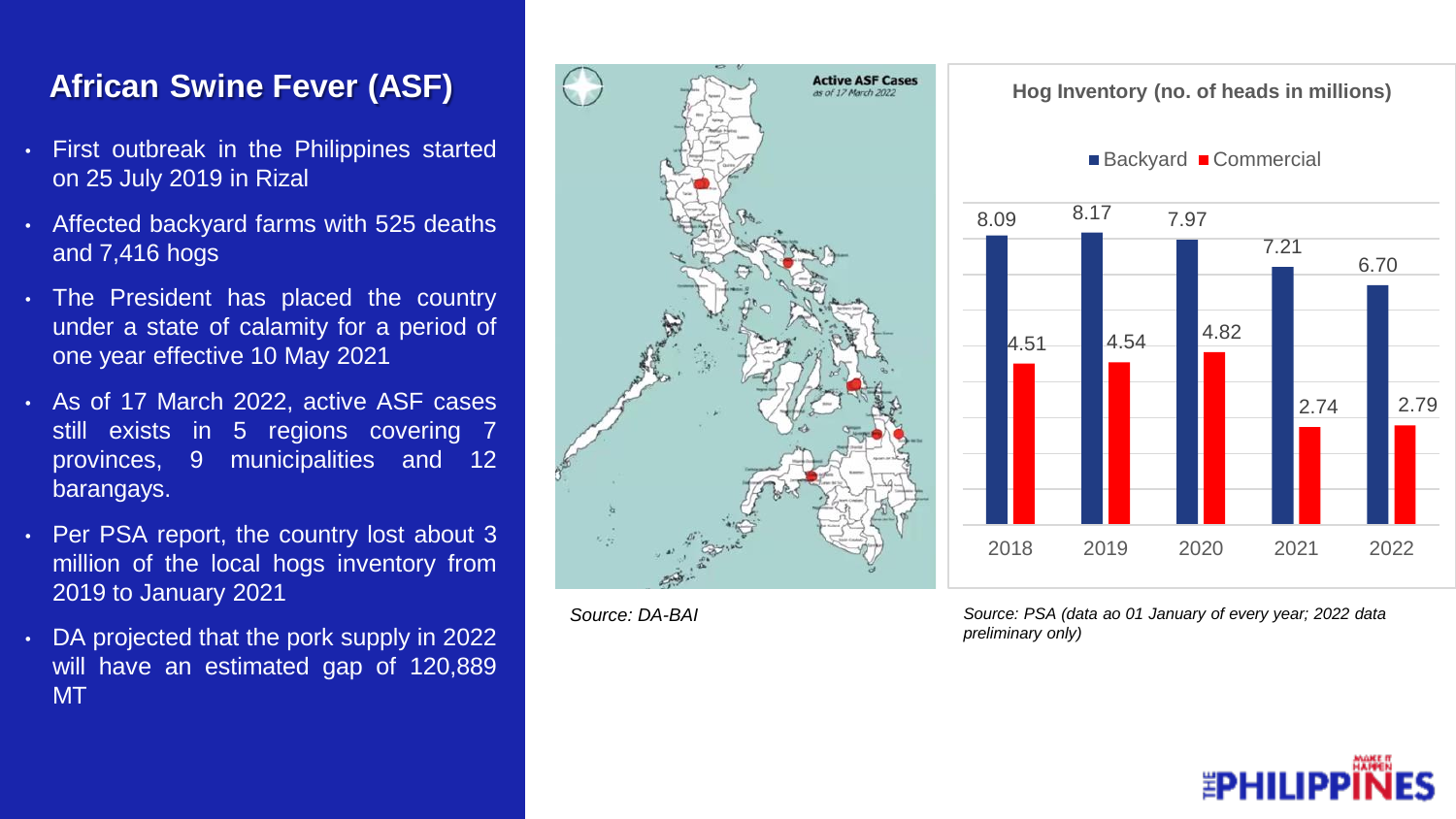### **PHILIPPINE HOG SUPPLY CHAIN AND REGISTRATION FOR INCENTIVES UNDER THE CREATE ACT BASED ON THE 2020 INVESTMENT PRIORITIES PLAN**

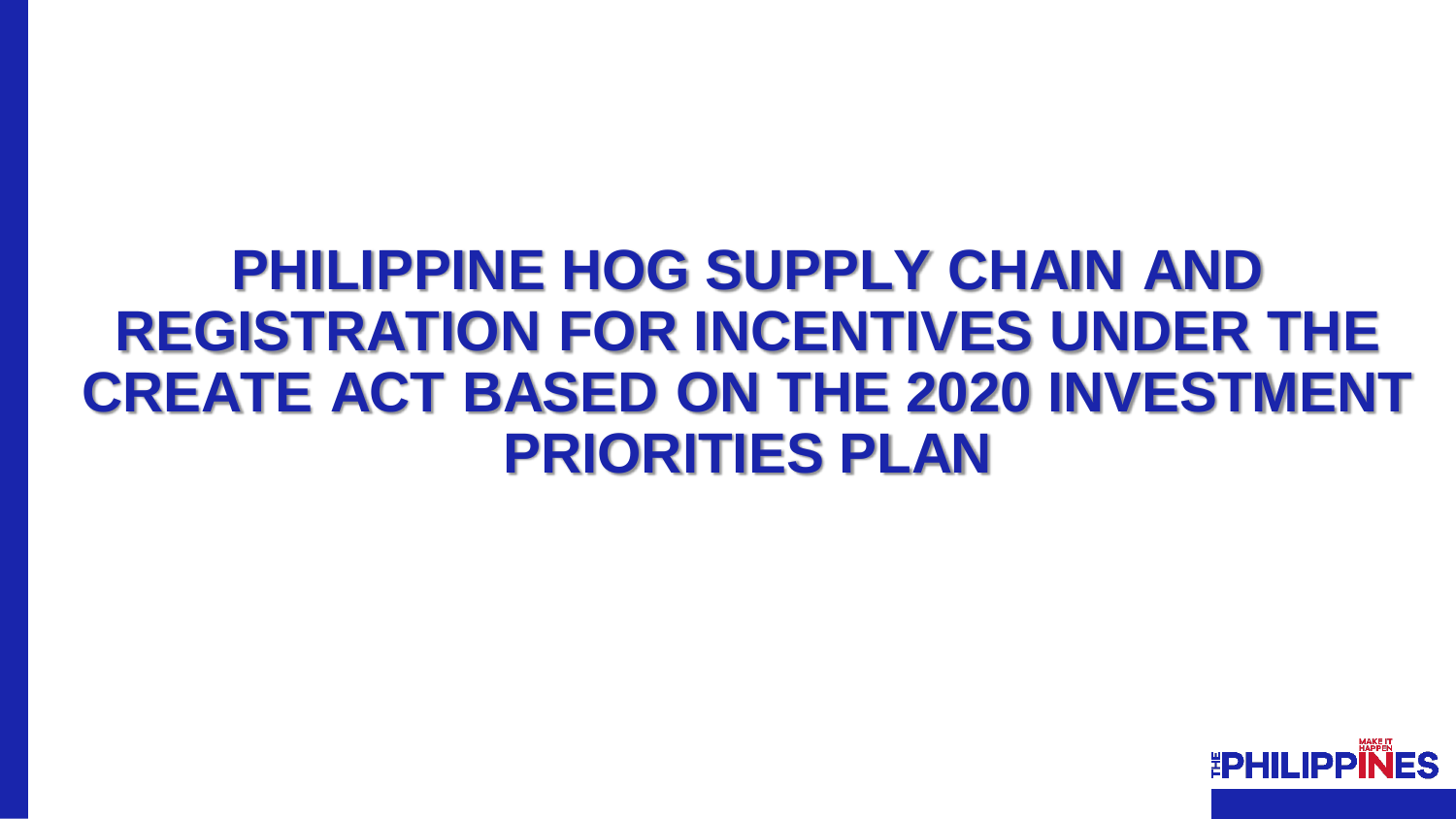

Source: Gonzales, L., et.al. (2012). Benchmarking the Livestock and Poultry Industries. STRIVE Foundation, Center for Food and Agri Business, UA&P and the Livestock Development Council of the DA *Note: Cold chain is BOI-inserted*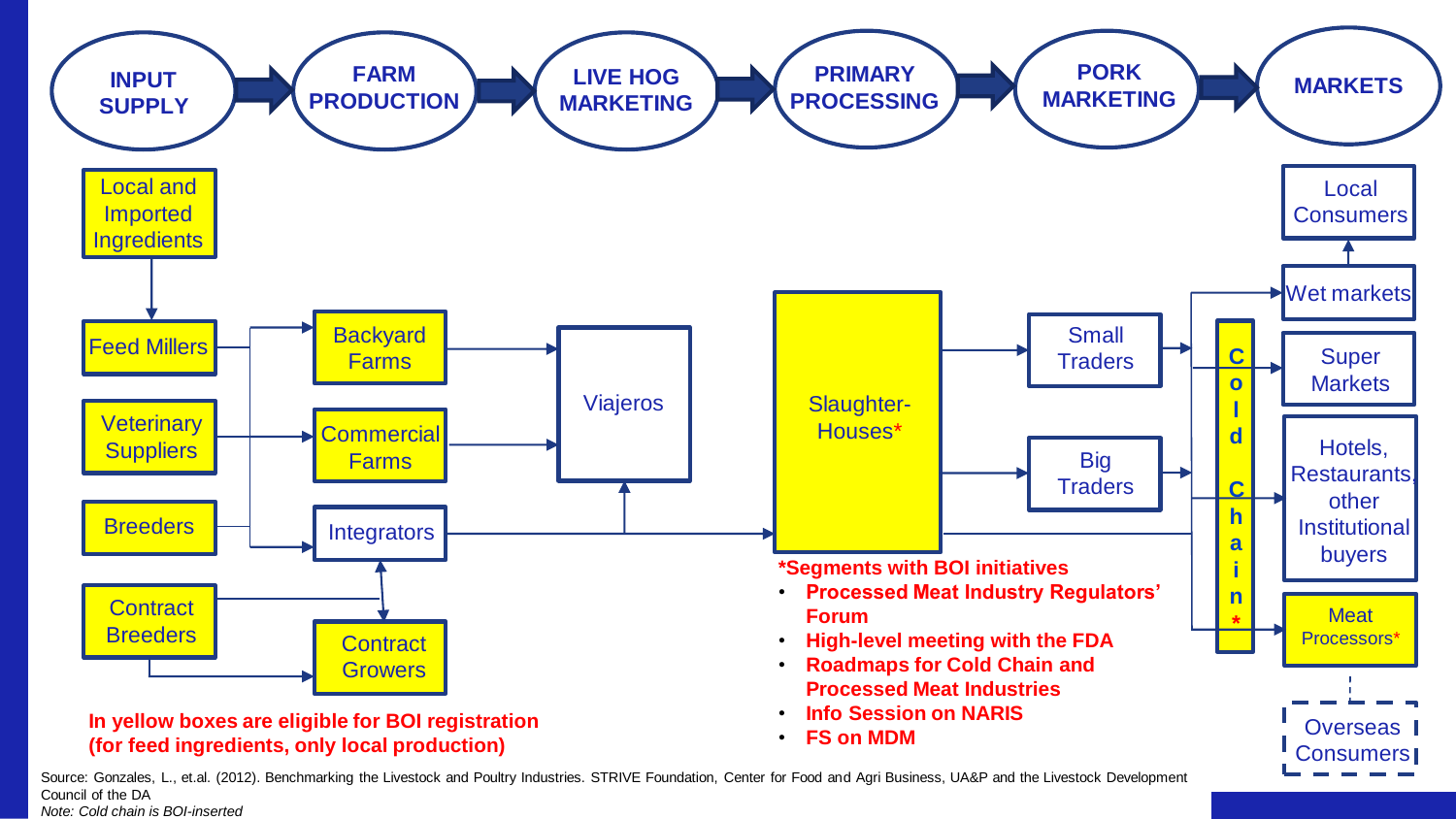# **R.A. No. 11534 - CREATE**

- Corporate Recovery and Tax Incentives for Enterprises Act
- Amended incentives provisions of E.O. 226 (Omnibus Investment Code of 1987) and other incentives laws
- Covers all Investment Promotion Agencies (IPAs)
- IPAs shall maintain their functions under the laws governing them, except to the extent modified by CREATE
- BOI shall formulate the Strategic Investment Priority Plan (SIPP)
	- ❑ 2020 IPP as the transitional SIPP

**EPHILI** 

- ❑ New Incentives Regime for Qualified Projects (new or expansion)
- ❑ Qualification of projects is based on Industry Tier and Location
- ❑ Approval or disapproval of incentives:
	- ❑ **IPAs**  projects with investment capital of Php1B and below.
	- ❑ **Fiscal Incentives Review Board (FIRB)**  projects with investment capital of more than Php1B.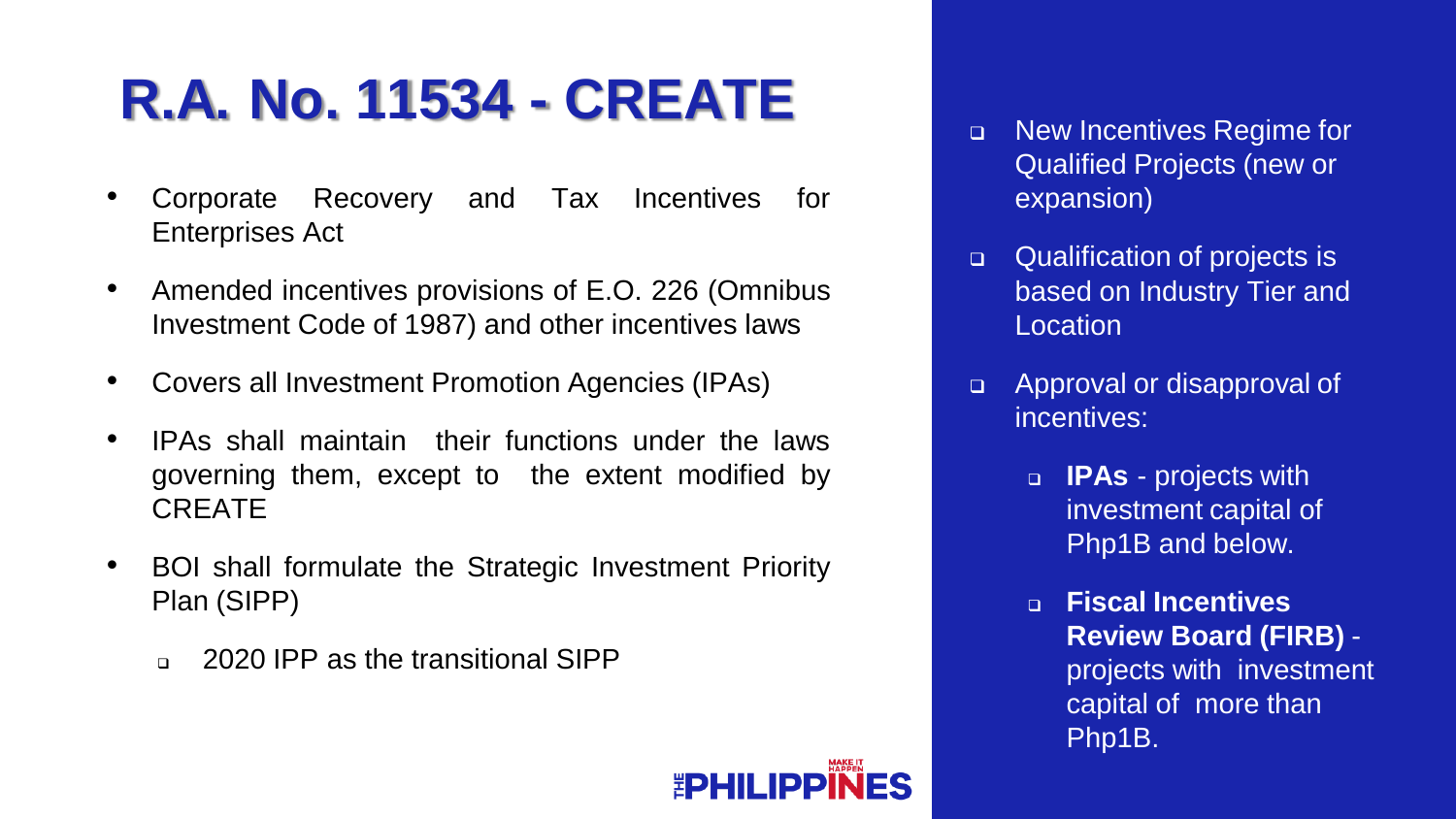## **Industry Tiers in the SIPP**

The industry of the registered project or activity **shall be prioritized according to National Industrial Strategy specified in the SIPP**. The SIPP shall define the coverage of the tiers and provide the conditions for qualifying the activities.



- High potential for job creation
- Sectors with market failures resulting in under provision of basic goods & services
- Value creation through innovation, upgrading, moving up the value chain
- Essential support to sectors critical to industrial development
- Emerging owing to potential comparative advantage

### **Tier II**

• Activities that produce supplies, parts & components, & intermediate services that are not locally produced but are **critical to industrial development & import substituting activities**



- R&D with Significant Value Added, Higher Productivity, Breakthroughs in Science and Health and High Paying Jobs
- Generation of new knowledge & IP registered or licensed in PH
- Commercialization of patents, industrial designs, copyrights, & utility models
- Highly technical manufacturing
- **Critical to structural transformation of the economy**

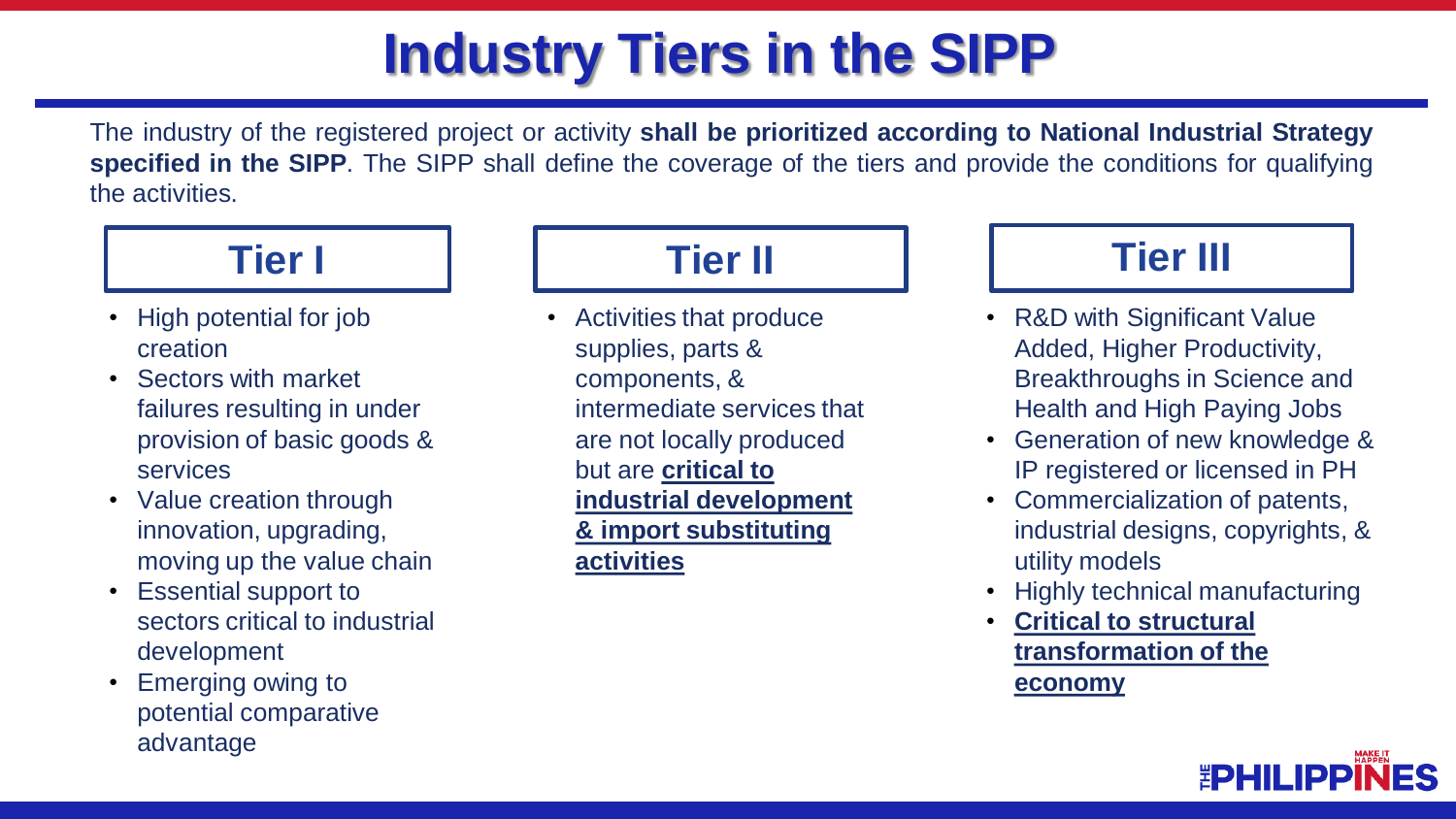### **INCENTIVES UNDER CREATE ACT**

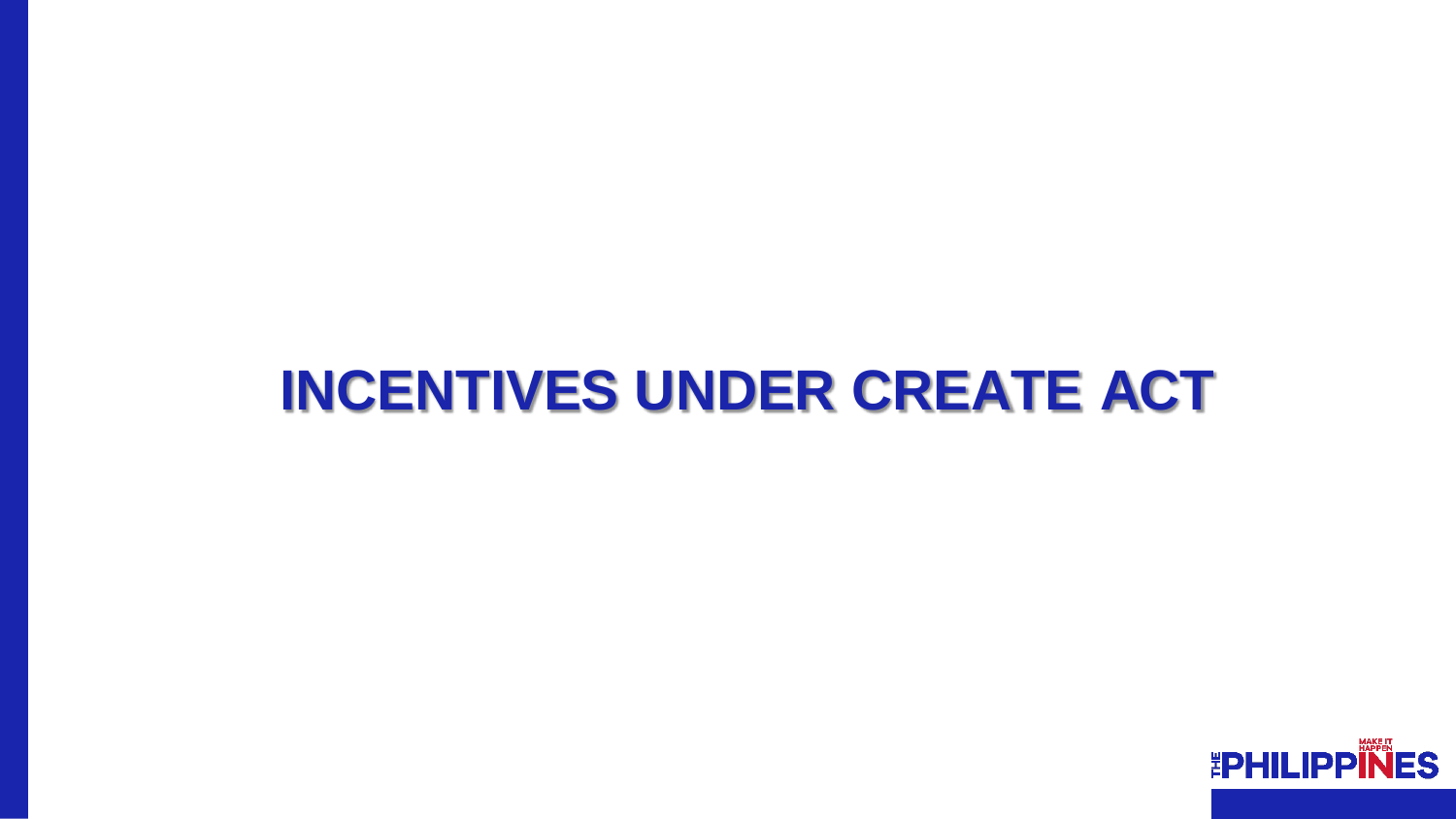### INCENTIVES ENHANCED DEDUCTIONS

- $\checkmark$  Income Tax Holiday (ITH) 4 to 7 years
- $\checkmark$  5% Special Corporate Income Tax (SCIT) based on Gross Income Earned, in lieu of all national and local taxes, 10 years
- $\checkmark$  Enhanced Deductions
- Duty exemption on importation of Capital Equipment, raw materials, spare parts, or accessories
- ✓ VAT exemption on importation and VAT Zero-rating on local purchases

- ❑ Depreciation allowance of assets additional 10% for buildings; and additional 20% for machineries and equipment
- ❑ 50% additional deduction on labor expense
- ❑ 100% additional deduction on R&D
- ❑ 100% additional deduction on training expense
- ❑ 50% additional deduction on domestic input expense
- ❑ 50% additional deduction on power expense
- ❑ Deduction for reinvestment allowance to manufacturing industry – the amount reinvested to a maximum of 50%
- ❑ Enhanced *Net Operating Loss Carry-Over*

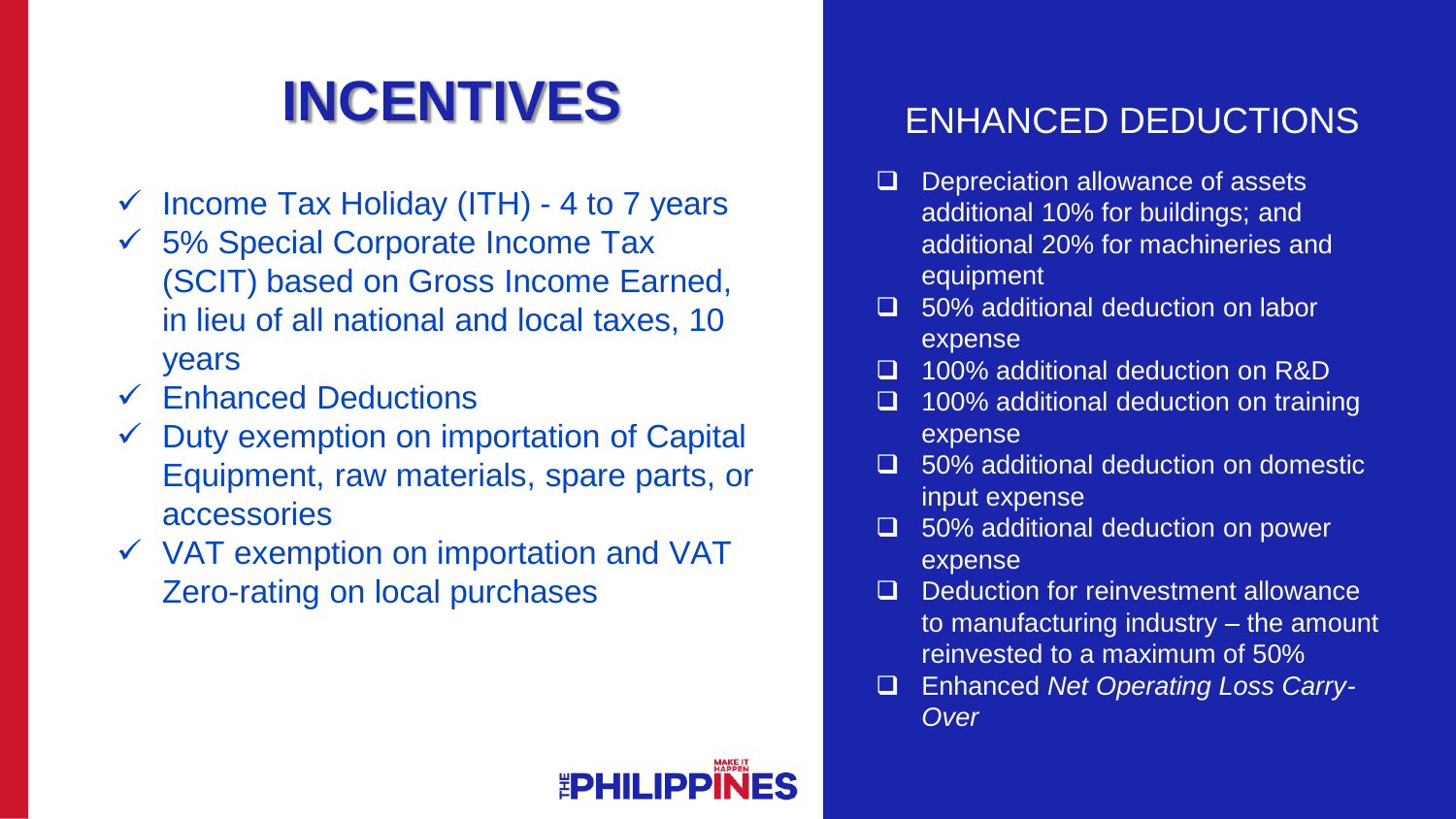# **Location and Industry Tier – Period of Availment**

|                                                                                                      | <b>EXPORT MARKET ACTIVITIES</b> |                 |                 | <b>DOMESTIC MARKET ACTIVITIES</b> |                 |                 |
|------------------------------------------------------------------------------------------------------|---------------------------------|-----------------|-----------------|-----------------------------------|-----------------|-----------------|
| <b>LOCATION</b>                                                                                      | <b>TIER I</b>                   | <b>TIER II</b>  | <b>TIER III</b> | <b>TIER I</b>                     | <b>TIER II</b>  | <b>TIER III</b> |
| <b>NCR</b>                                                                                           | 14                              | 15              | 16              | 9                                 | 10              | 11              |
|                                                                                                      | (4 Years of ITH                 | (5 Years of ITH | (6 Years of ITH | (4 Years of ITH                   | (5 Years of ITH | (6 Years of ITH |
|                                                                                                      | and 10 Years of                 | and 10 Years of | and 10 Years of | and 5 Years of                    | and 5 Years of  | and 5 Years of  |
|                                                                                                      | ED/SCIT)                        | ED/SCIT)        | ED/SCIT)        | ED)                               | ED)             | ED)             |
| <b>METROPOLITAN AREAS AND AREAS</b><br><b>OUTSIDE OF AND CONTIGUOUS OR</b><br><b>ADJACENT TO NCR</b> | 15                              | 16              | 17              | 10                                |                 | 12              |
|                                                                                                      | (5 Years of ITH                 | (6 Years of ITH | (7 Years of ITH | (5 Years of ITH                   | (6 Years of ITH | (7 Years of ITH |
|                                                                                                      | and 10 Years of                 | and 10 Years of | and 10 Years of | and 5 Years of                    | and 5 Years of  | and 5 Years of  |
|                                                                                                      | ED/SCIT)                        | ED/SCIT)        | ED/SCIT)        | ED)                               | ED)             | ED)             |
| <b>ALL OTHER AREAS</b>                                                                               | 16                              |                 | 17              | 11                                | 12              | 12              |
|                                                                                                      | (6 Years of ITH                 | (7 Years of ITH | (7 Years of ITH | (6 Years of ITH                   | (7 Years of ITH | (7 Years of ITH |
|                                                                                                      | and 10 Years of                 | and 10 Years of | and 10 Years of | and 5 Years of                    | and 5 Years of  | and 5 Years of  |
|                                                                                                      | ED/SCIT)                        | ED/SCIT)        | ED/SCIT)        | ED)                               | ED)             | ED)             |

- Export enterprise: export at least 70% of its total production or output
- Domestic market enterprise (DME): any enterprise registered with IPA other than export enterprise
- ITH: income tax holiday
- SCIT: special corporate income tax rate for export enterprise, tax rate of 5% GIE
- ED: enhanced deductions

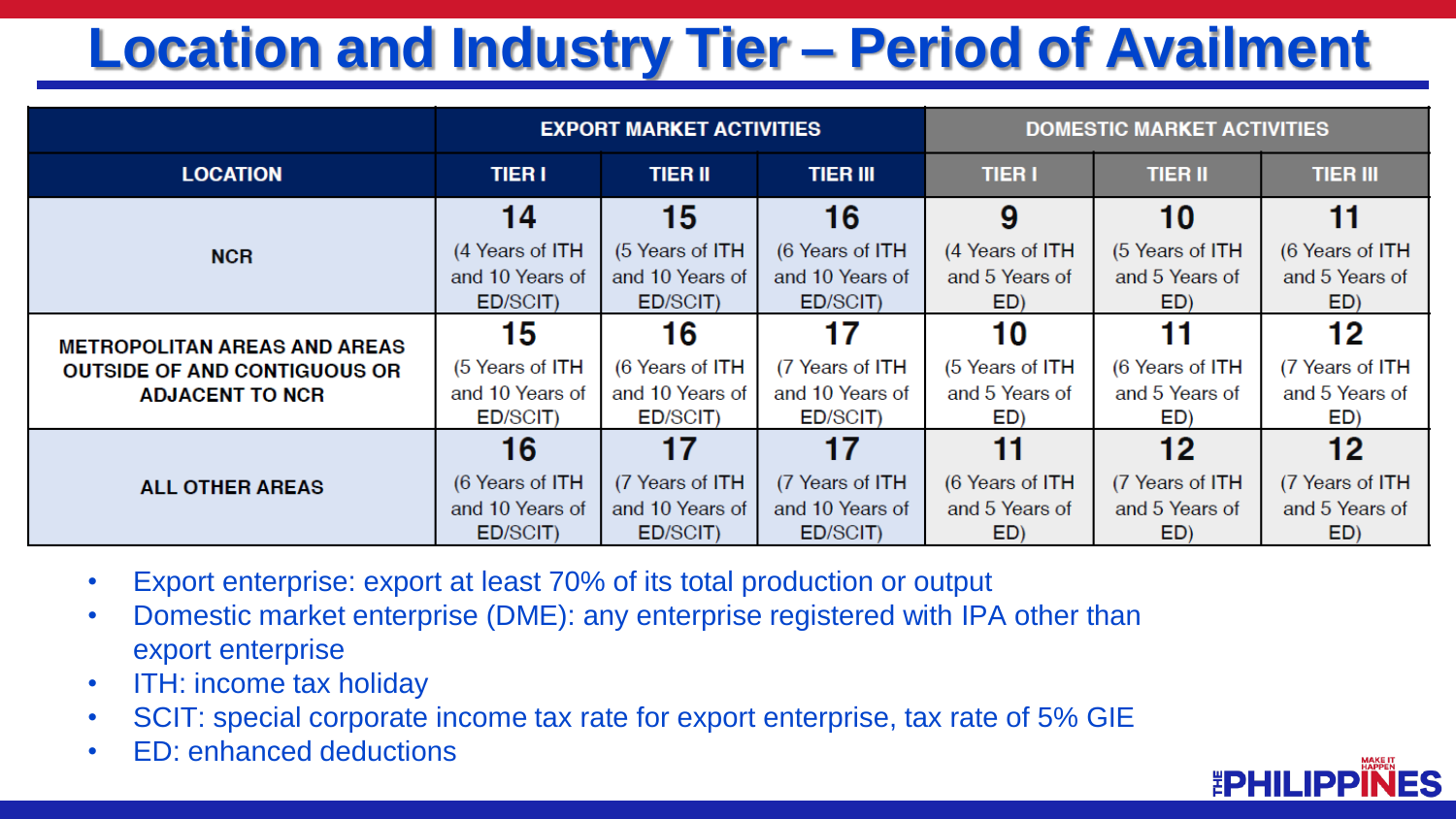### **BOI Registration Process**

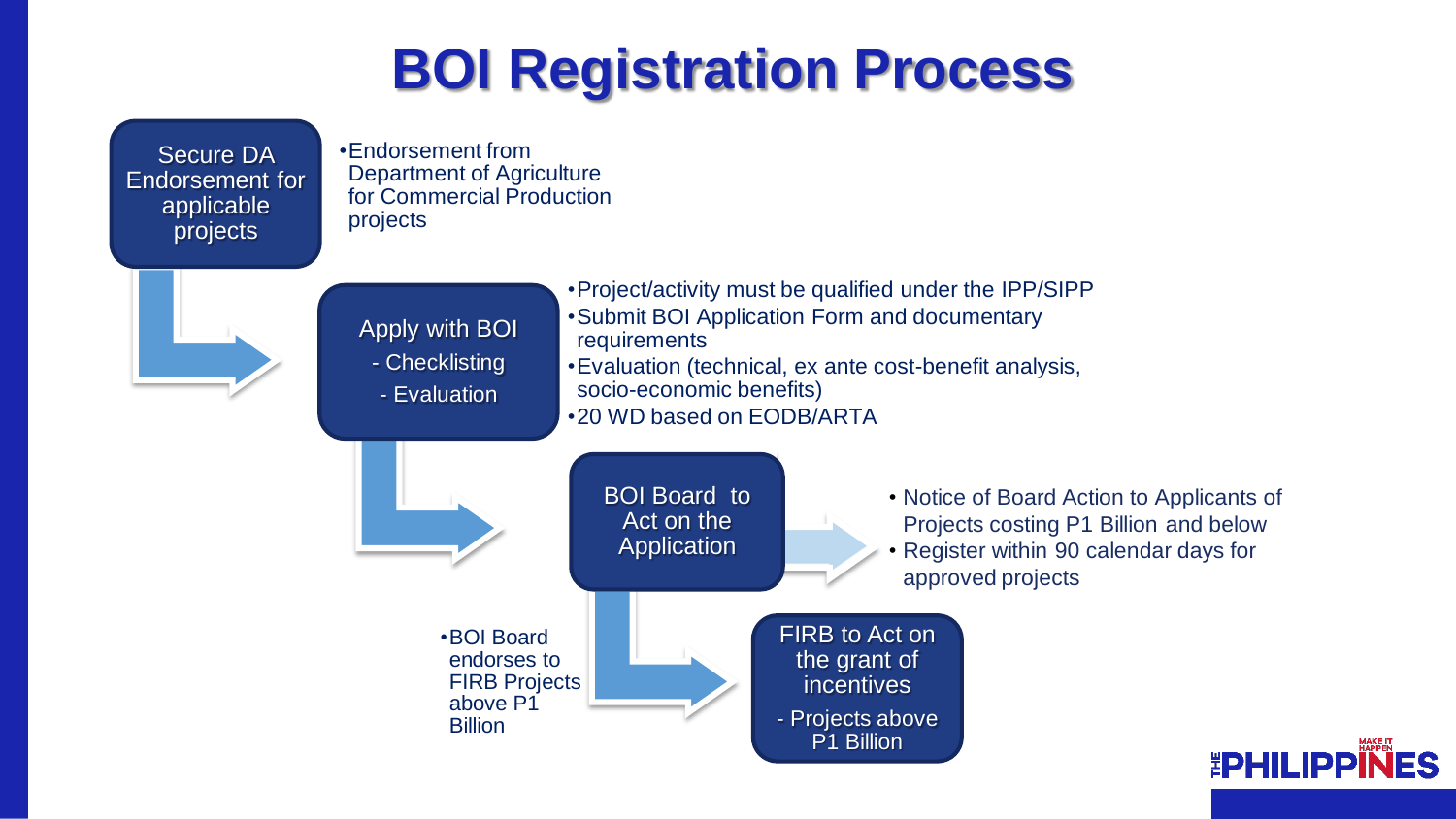

### **BOI-REGISTERED PROJECTS (2010-2021)**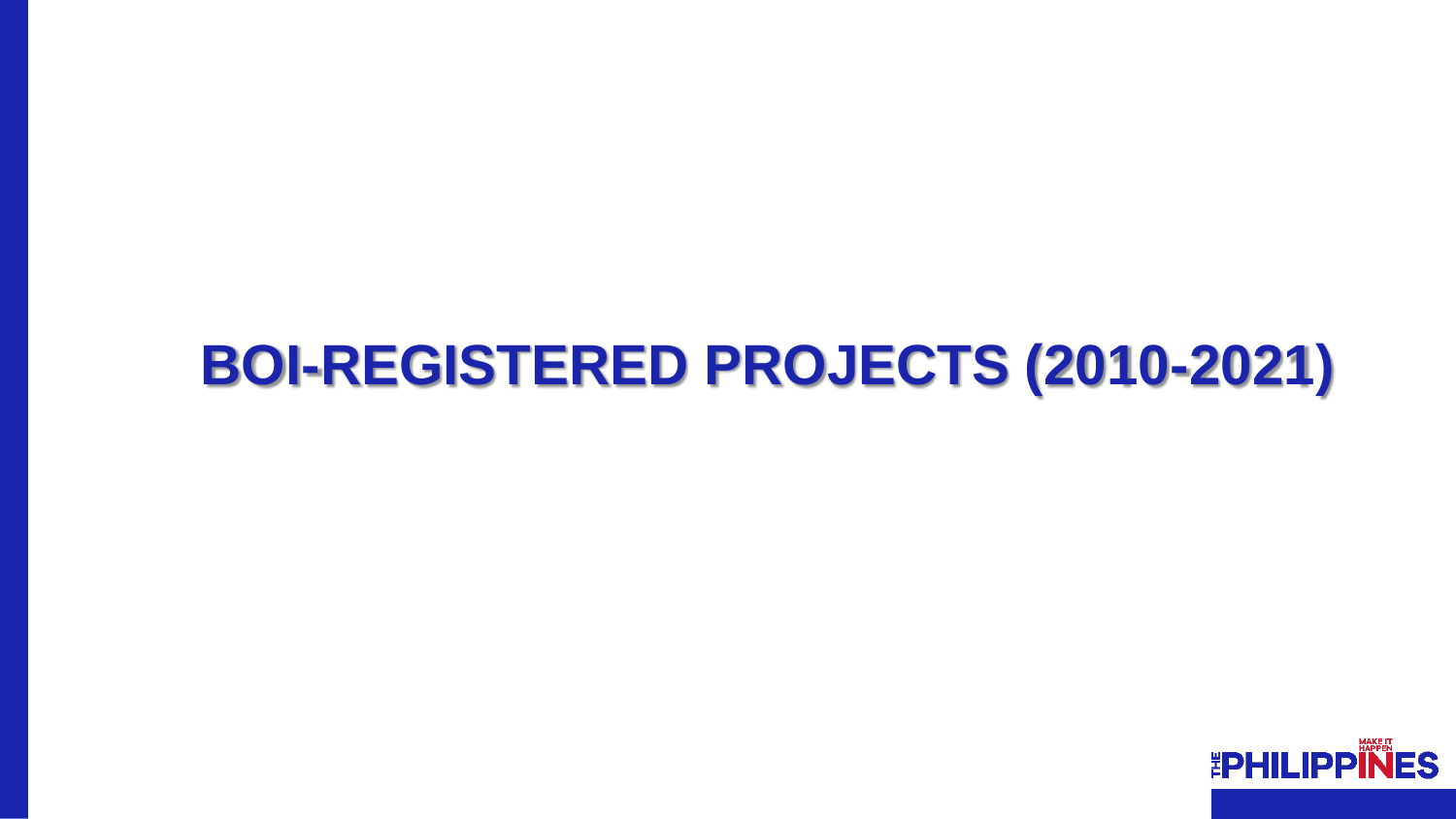| No. of Project/s                                                     | <b>Investment Cost (in PhP million)</b> | No. of Employment Generated                                                               | <b>ITH</b> granted*:<br>PhP 289.59 M |  |
|----------------------------------------------------------------------|-----------------------------------------|-------------------------------------------------------------------------------------------|--------------------------------------|--|
|                                                                      | 491.42                                  | 28                                                                                        |                                      |  |
| 6                                                                    | 5,640.48                                | 502                                                                                       |                                      |  |
|                                                                      | 9.22                                    | 24                                                                                        |                                      |  |
|                                                                      | 1,330.00                                | 71                                                                                        |                                      |  |
| <b>TOTAL</b>                                                         | 7,471.12                                | 625                                                                                       |                                      |  |
| Four (4) support service facilities                                  |                                         |                                                                                           |                                      |  |
| No. of Project/s                                                     | <b>Investment Cost (in PhP million)</b> | No. of Employment Generated                                                               | <b>ITH</b> granted*:<br><b>None</b>  |  |
| $\overline{2}$                                                       | 868.27                                  | 300                                                                                       |                                      |  |
| $\overline{2}$                                                       | 980.00                                  | 51                                                                                        |                                      |  |
| <b>TOTAL</b><br>1,848.27                                             |                                         | 351                                                                                       |                                      |  |
|                                                                      |                                         |                                                                                           |                                      |  |
| No. of Project/s                                                     | <b>Investment Cost (in PhP million)</b> | No. of Employment Generated                                                               | <b>ITH</b> granted*:                 |  |
| 5                                                                    | 759.19                                  | 381                                                                                       |                                      |  |
| $\overline{2}$<br><b>IVA</b><br>5,799.00<br><b>TOTAL</b><br>6,558.19 |                                         | 1,273                                                                                     | PhP 52.21 M                          |  |
|                                                                      |                                         | 1,654                                                                                     |                                      |  |
|                                                                      |                                         | Nine (9) commercial livestock production projects<br>Seven (7) meat processing facilities |                                      |  |